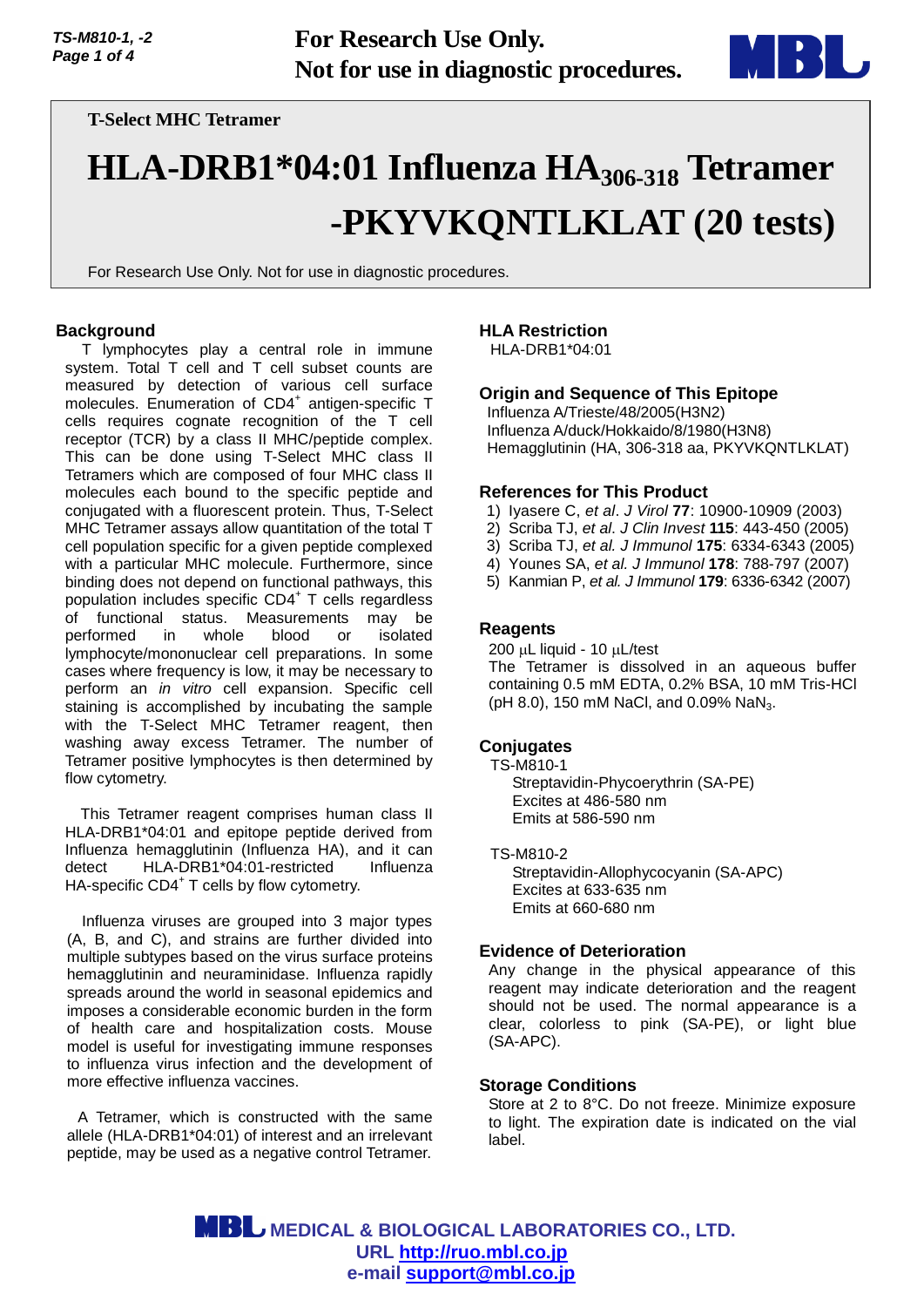# **Usage**

This reagent is for use with standard flow cytometry methodologies.

# **References for T-Select MHC Tetramer**

Altman JD, *et al. Science* **274**: 94-96 (1996) McMichael AJ, *et al. J Exp Med* **187**: 1367-1371 (1998) Bodinier M, *et al. Nat Med* **6**: 707-710 (2000)

# **Statement of Warnings**

- 1. This reagent contains 0.09% sodium azide. Sodium azide under acidic conditions yields hydrazoic acid, an extremely toxic compound. Azide compounds should be flushed with running water while being discarded. These precautions are recommended to avoid deposits in metal piping in which explosive conditions can develop. If skin or eye contact occurs, wash excessively with water.
- 2. Specimens, samples and material coming in contact with them should be handled as if capable of transmitting infection and disposed of with proper precautions.
- 3. Never pipette by mouth and avoid contact of samples with skin and mucous membranes.
- 4. Minimize exposure of reagent to light during storage or incubation.
- 5. Avoid microbial contamination of reagent or erroneous results may occur.
- 6. Use Good Laboratory Practices (GLP) when handling this reagent.

#### **Materials Required But Not Supplied**

- 12 x 75 mm polypropylene test tubes
- Transfer pipettes
- Pipettors and disposable pipette tips
- Vortex mixer
- Centrifuge capable of 150 x g or 400 x g
- Aspirator
- PBS
- Red blood cell lysis reagent
- Anti-CD4-FITC, Beckman Coulter, Inc., PN A07750
- 7-AAD Viability Dye, Beckman Coulter, Inc., PN A07704
- Clear Back (human FcR blocking reagent), MBL, PN MTG-001

#### **Procedure for Whole Blood**

- 1. Collect blood by venipuncture into a blood collection tube containing an appropriate collection tube containing an anti-coagulant.
- 2. Add 10 µL of T-Select MHC Tetramer to each 12 x 75 mm test tube.
- 3. Add 200 µL of whole blood into each test tube.
- 4. Vortex gently.
- 5. Incubate for 30-60 minutes at 2-8°C or room temperature (15-25°C) protected from light.
- 6. Add any additional antibodies (e.g. anti-CD4) and vortex gently.
- 7. Incubate for 30 minutes at 2-8°C protected from light.
- 8. Lyse red blood cells using commercially available reagents.
- 9. Prepare samples according to description of the package insert.
- 10. Store prepared samples at 2-8°C protected from light for a minimum of 1 hour (maximum 24 hours) prior to analysis by flow cytometry.

#### **Procedure for Peripheral Blood Mononuclear Cells**

- 1. Prepare peripheral blood mononuclear cells (PBMC) according to established procedures. Cells should be re-suspended at a concentration of 2 x 10<sup>7</sup> cells/mL. 50  $\mu$ L of sample is required for each T-Select MHC Tetramer determination.
- 2. Add 10  $\mu$ L of Clear Back (human FcR blocking reagent, MBL, PN MTG-001) to each 12 x 75 mm test tube.
- 3. Add 50  $\mu$ L PBMC into each test tube (e.g. 1 x 10<sup>6</sup>) cells per tube).
- 4. Incubate for 5 minutes at room temperature.
- 5. Add 10 µL of T-Select MHC Tetramer and vortex gently.
- 6. Incubate for 30-60 minutes at 2-8°C or room temperature (15-25°C) protected from light.
- 7. Add any additional antibodies (e.g. anti-CD4) and vortex gently.
- 8. Incubate for 30 minutes at 2-8°C protected from light.
- 9. Add 3 mL of PBS or FCM buffer (2% FCS/0.09% NaN3/PBS).
- 10. Centrifuge tubes at 400 x g for 5 minutes.
- 11. Aspirate or decant the supernatant.
- 12. Resuspend the pellet in 500 µL of PBS with 0.5% formaldehyde.
- 13. Store prepared samples at 2-8°C protected from light for a minimum of 1 hour (maximum 24 hours) prior to analysis by flow cytometry.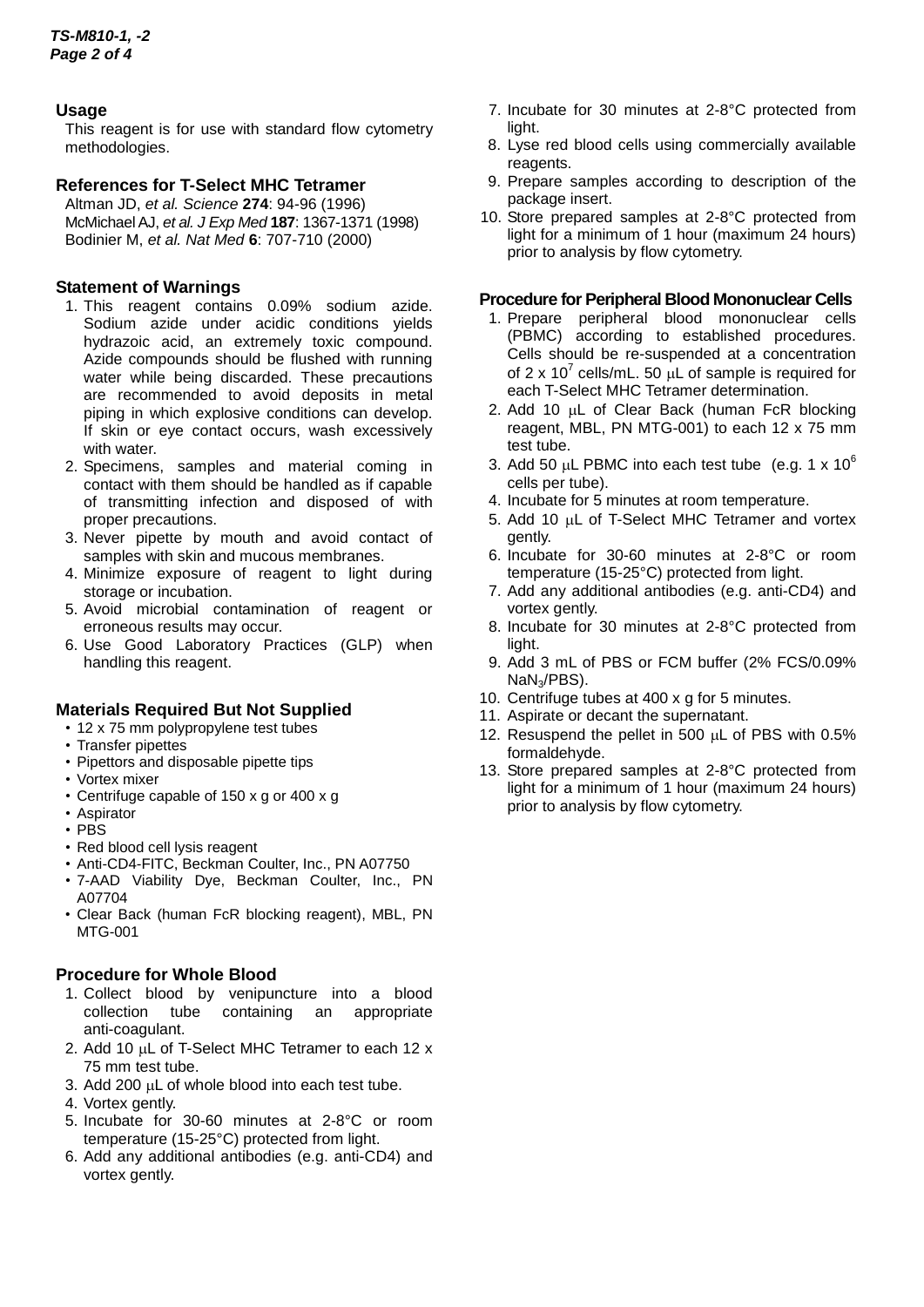#### **Limitations**

- 1. For optimal results with whole blood, retain specimens in blood collection tubes at room temperature, while rocking, prior to staining and analyzing. Refrigerated specimens may give aberrant results.
- 2. Recommended cell viability for venous blood specimens is > 90%.
- 3. Prolonged exposure of cells to lytic reagents may cause white blood cell destruction and loss of cells in the population of interest.
- 4. All red blood cells may not lyse under the following conditions: nucleated red blood cells, abnormal protein concentration or hemoglobinopathies. This may cause falsely decreased results due to unlysed red blood cells being counted as leukocytes.

# **Technical Hints**

- A.If PBMC culture is needed, we recommend the use of heparin as an anti-coagulant.
- B.Clear Back reagent (human FcR blocking reagent) may effectively block non-specific binding caused by macrophages or endocytosis, resulting in clear staining when cells are stained with MHC Tetramer and antibodies. Please refer to the data sheet (MBL, PN MTG-001) for details.
- C.A Tetramer that is constructed with the same allele of interest and an irrelevant peptide may be used as a negative control.
- D.The use of CD45 antibody and gating of the lymphocyte population are recommended in order to reduce contamination of unlysed or nucleated red blood cells in the gate.
- E.Apoptotic, necrotic, and/or damaged cells are sources of interference in the analysis of viable cells by flow cytometry. Cell viability should be determined by 7-aminoactinomycin D (7-AAD) staining; intact viable cells remain unstained (negative).
- F. Cells do not require fixation prior to analysis if the stained cells are analyzed by flow cytometry within several hours.

# **Related Products**

#### **T-Select Human class II Tetramers**

TS-M801-1 HLA-DRB1\*01:01 human CLIP<sub>103-117</sub> Tetramer-PE TS-M801-2 HLA-DRB1\*01:01 human CLIP<sub>103-117</sub> Tetramer-APC TS-M802-1 HLA-DRB1\*01:01 HIV gag<sub>295-307</sub> Tetramer-PE TS-M802-2 HLA-DRB1\*01:01 HIV gag295-307 Tetramer-APC TS-M803-1 HLA-DRB1\*01:01 EBV EBNA1515-527 Tetramer-PE TS-M803-2 HLA-DRB1\*01:01 EBV EBNA1515-527 Tetramer-APC TS-M804-1 HLA-DRB1\*01:01 Influenza HA306-318 Tetramer-PE TS-M804-2 HLA-DRB1\*01:01 Influenza HA<sub>306-318</sub> Tetramer-APC TS-M805-1 HLA-DRB1\*04:05 human CLIP<sub>103-117</sub> Tetramer-PE TS-M805-2 HLA-DRB1\*04:05 human CLIP<sub>103-117</sub> Tetramer-APC TS-M806-1 HLA-DRB1\*04:05 Influenza HA306-318 Tetramer-PE TS-M806-2 HLA-DRB1\*04:05 Influenza HA306-318 Tetramer-APC TS-M807-1 HLA-DRB1\*11:01 human CLIP<sub>103-117</sub> Tetramer-PE TS-M807-2 HLA-DRB1\*11:01 human CLIP<sub>103-117</sub> Tetramer-APC TS-M808-1 HLA-DRB1\*11:01 Influenza HA306-318 Tetramer-PE TS-M808-2 HLA-DRB1\*11:01 Influenza HA306-318 Tetramer-APC TS-M809-1 HLA-DRB1\*04:01 human CLIP<sub>103-117</sub> Tetramer-PE TS-M809-2 HLA-DRB1\*04:01 human CLIP<sub>103-117</sub> Tetramer-APC TS-M810-1 HLA-DRB1\*04:01 Influenza HA306-318 Tetramer-PE TS-M810-2 HLA-DRB1\*04:01 Influenza HA306-318 Tetramer-APC

## **T-Select Mouse class II Tetramers**

TS-M704-1 I-A<sup>b</sup> MOG<sub>35-55</sub> Tetramer-PE TS-M704-2 I-A<sup>b</sup> MOG<sub>35-55</sub> Tetramer-APC TS-M705-1 I-A<sup>b</sup> FMLV<sub>123-141</sub> Tetramer-PE TS-M706-1 I-A $^{\text{b}}$  E $\alpha_{52\text{-}68}$  Tetramer-PE TS-M707-1 I-A<sup>b</sup> ESAT-6<sub>1-20</sub>Tetramer-PE TS-M710-1 I-A<sup>b</sup> OVA<sub>323-339</sub> Tetramer-PE TS-M710-2 I-A<sup>b</sup> OVA<sub>323-339</sub> Tetramer-APC

#### **T-Select Peptides**

TS-M701-P I-A<sup>b</sup> HBc helper peptide TS-M702-P I-A<sup>d</sup> Tetanus toxin p30 helper peptide TS-M703-P I-A<sup>d</sup> OVA<sub>323-339</sub> helper peptide TS-M704-P I-A<sup>b</sup> MOG<sub>35-55</sub> peptide TS-M707-P I-A<sup>b</sup> ESAT-6<sub>1-20</sub> peptide TS-M708-P I-A<sup>k</sup> HEL peptide TS-M801-P HLA-DRB1\*01:01 human CLIP<sub>103-117</sub> peptide TS-M802-P HLA-DRB1\*01:01 HIV gag<sub>295-307</sub> peptide TS-M803-P HLA-DRB1\*01:01 EBV EBNA1515-527 peptide TS-M804-P HLA-DRB1\*01:01 Influenza HA306-318 peptide

# **Kit**

AM-1005M IMMUNOCYTO Cytotoxicity Detection Kit IMMUNOCYTO CD107a Detection Kit 8223 IMMUNOCYTO IFN-y ELISPOT Kit

#### **Others**

| A07750  | Anti-CD4 (Human) mAb-FITC               |
|---------|-----------------------------------------|
| A07704  | 7-AAD Viability Dye                     |
| MTG-001 | Clear Back (Human FcR blocking reagent) |

Please check our web site [\(http://ruo.mbl.co.jp\)](https://ruo.mbl.co.jp/) for up-to-date information on products and custom MHC Tetramers.